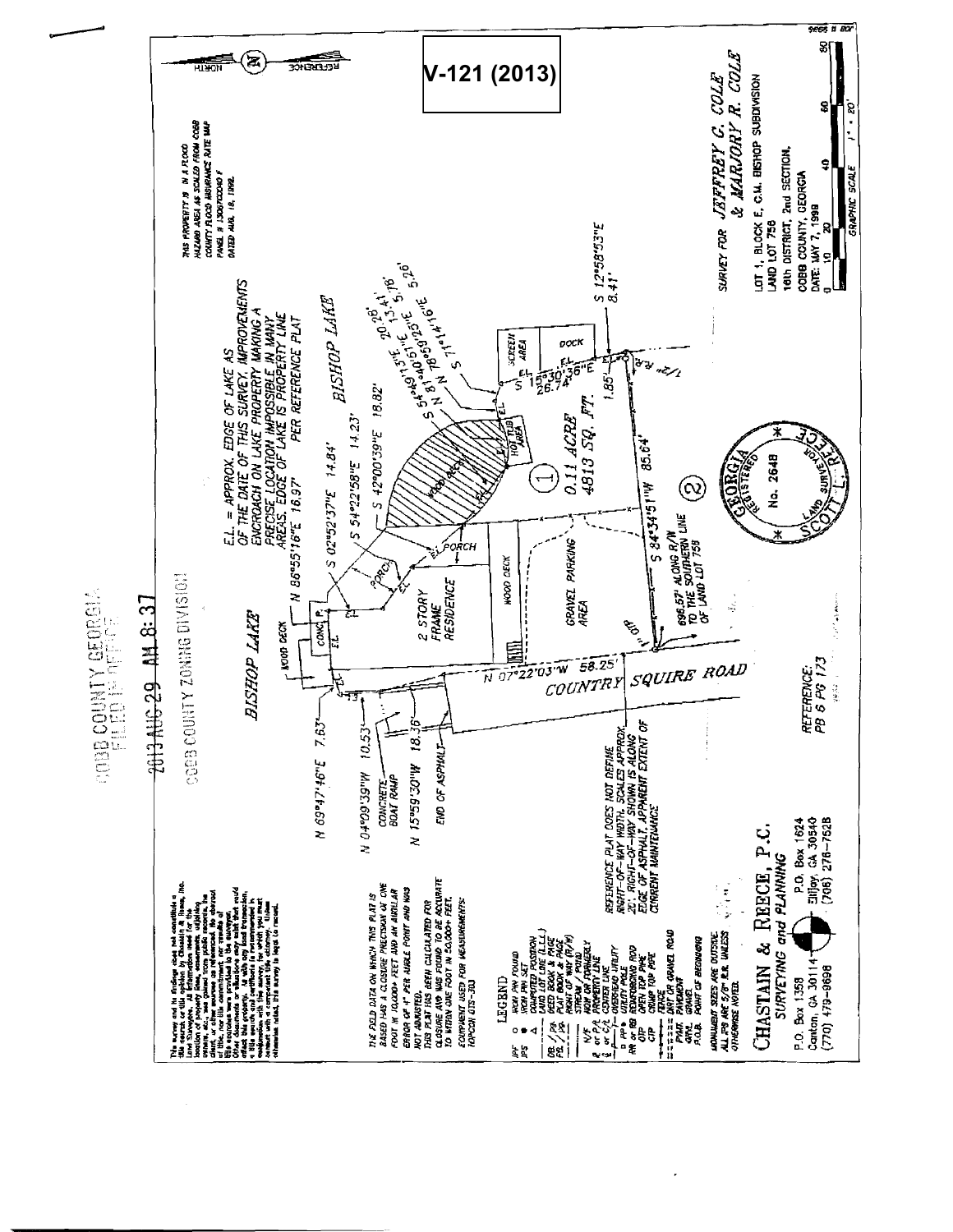| <b>APPLICANT:</b>              | Jeff G. Cole                                                                                              | <b>PETITION No.:</b>                                                                     | $V$ -121                   |
|--------------------------------|-----------------------------------------------------------------------------------------------------------|------------------------------------------------------------------------------------------|----------------------------|
| PHONE.                         | 678-596-8166                                                                                              | DATE OF HEARING:                                                                         | $10-09-$<br>$\overline{3}$ |
| REPRESENTATIVE:                | Jeff G. Cole                                                                                              | PRESENT ZONING:                                                                          | $R-30$                     |
| <b>PHONE:</b>                  | 678-596-8166                                                                                              | LAND LOT(S):                                                                             | 756                        |
| TITLEHOLDER:                   | Jeffrey G. Cole and Marjory R<br>Cole                                                                     | DISTRICT:                                                                                | $\overline{6}$             |
| PROPERTY LOCATION:             | On the east side of the                                                                                   | SIZE OF TRACT:                                                                           | $0.11$ acre                |
|                                | northern terminus of Country Squire Road                                                                  | <b>COMMISSION DISTRICT:</b>                                                              | $\overline{C}$             |
| (2060 Country Squire Road).    |                                                                                                           |                                                                                          |                            |
| TYPE OF VARIANCE:              |                                                                                                           | 1) Waive the front setback from the required 45 feet to 0 feet from the western property |                            |
|                                | iine; 2) waive the side setback from the required 12 feet to $0$ feet from the nothern property line; and |                                                                                          | 3) waive the               |
|                                | rear setback from the required 40 feet to 0 feet from the eastern property line                           |                                                                                          |                            |
| <b>OPPOSITION: No. OPPOSED</b> | PETITION No.                                                                                              | <b>SPOKESMAN</b>                                                                         |                            |
|                                | <b>BOARD OF APPEALS DECISION</b>                                                                          | <b>Bishop Lake Rd</b><br>R-20                                                            | $\overline{0}$             |
| <b>APPROVED</b>                | <b>MOTION BY</b>                                                                                          |                                                                                          |                            |
| <b>REJECTED</b>                | <b>SECONDED</b>                                                                                           |                                                                                          |                            |

|                                 | STIPULATIONS: | HELD<br><b>CARRIED</b> | <b>REJECTED</b><br>SECONDED | <b>APPROVED</b><br><b>NOTION BY</b> | <b>BOARD OF APPEALS DECISION</b>  |
|---------------------------------|---------------|------------------------|-----------------------------|-------------------------------------|-----------------------------------|
| R-20<br>unity Squire.<br>JSITE∣ | W             | $R - 30$               |                             |                                     | <b>Bishop Lake Rd</b><br>$R - 20$ |
| Lasalle Dr<br>Ř<br>Lasalle Way  | isetele O.    |                        |                             |                                     | 50                                |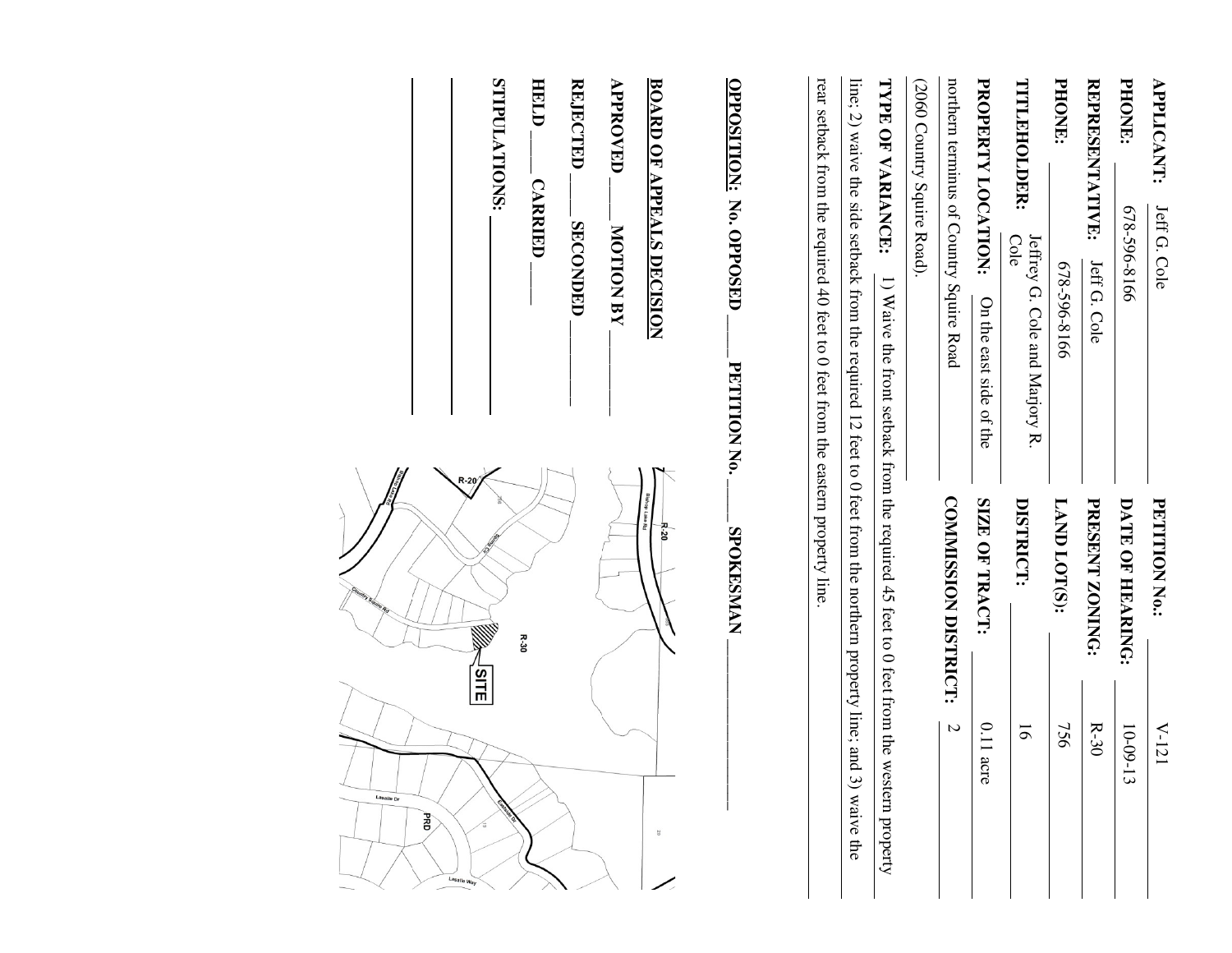\*\*\*\*\*\*\*\*\*\*\*\*\*\*\*\*\*\*\*\*\*\*\*\*\*\*\*\*\*\*\*\*\*\*\*\*\*\*\*\*\*\*\*\*\*\*\*\*\*\*\*\*\*\*\*\*\*\*\*\*\*\*\*\*\*\*\*\*\*\*\*\*\*\*\*\*\*\*\*\*\*\* 

## **COMMENTS COMMENTS**

**TRAFFIC:**  This request will not have an adverse impact on the transportation network.

## DEVELOPMENT & INSPECTIONS: No comment **DEVELOPMENT & INSPECTIONS:** No comment.

**SITE PLAN REVIEW:** No comment. **SITE PLAN REVIEW:** No comment.

STORNIWATER MANAGEMENT: No comments. All setback encroachments are existing **STORMWATER MANAGEMENT:** No comments. All setback encroachments are existing.

impact or treatment of historic and/or archaeological resources property surveys, county maps, and various other resources, staff has no comments regarding the impact or treatment of historic and/or archaeological resources. property surveys, county maps, and various other resources, staff has no comments regarding the HISTORIC PRESERVATION: **HISTORIC PRESERVATION:** After examining Civil War trench maps, Cobb County historic After examining Civil War trench maps, Cobb County historic

DESIGN GUIDELINES: No comment **DESIGN GUIDELINES:** No comment.

CEMETERY PRESERVATION: No comment. **CEMETERY PRESERVATION:** No comment.

WATER: No conflict. **WATER:** No conflict.

SEWER: No conflict. **SEWER:** No conflict.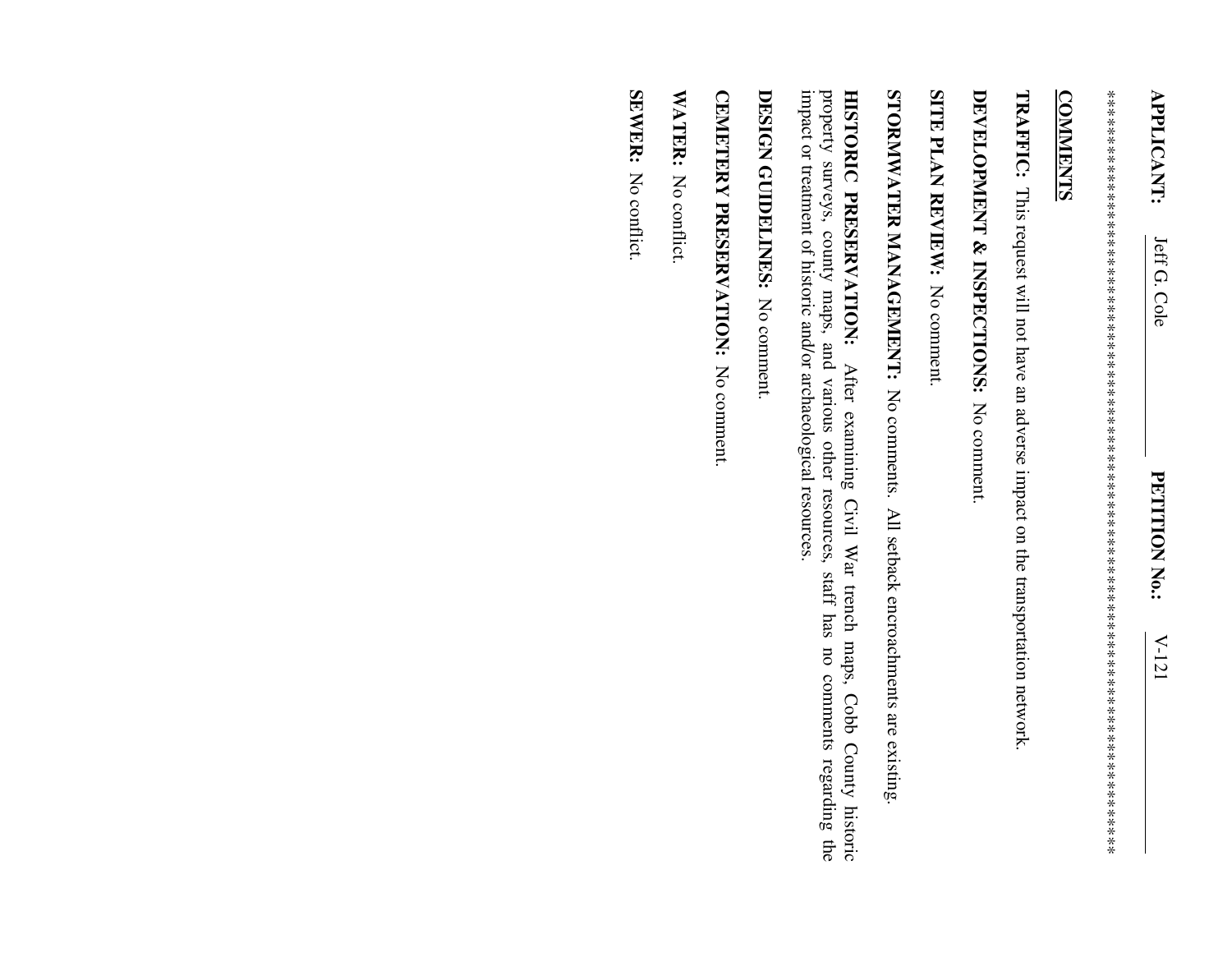Review Stage. FIRE DEPARTMENT: After analyzing the information presented for a Preliminary Review, the Cobb County Fire Marshal's Office is confident that all other items can be addressed during the Plan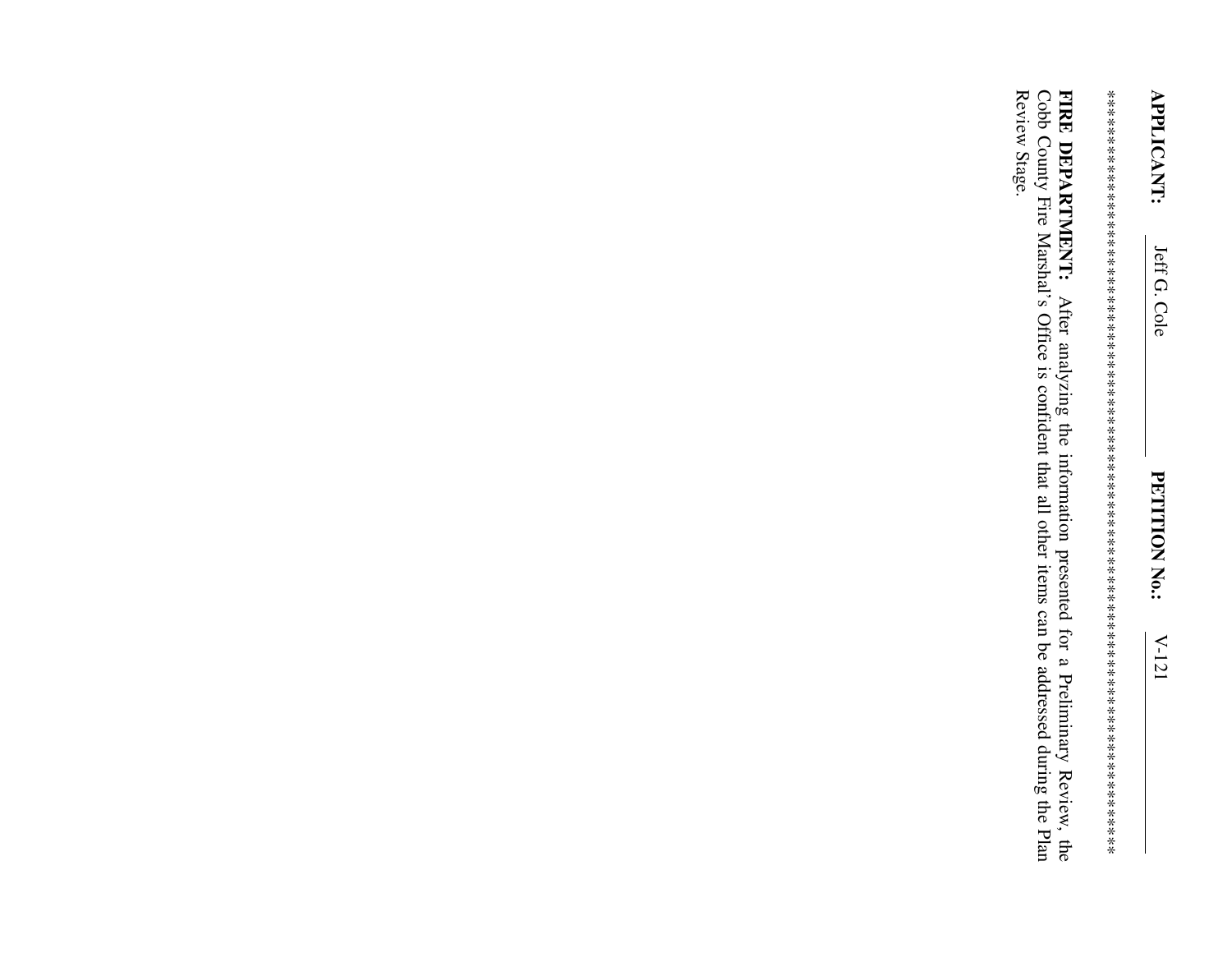